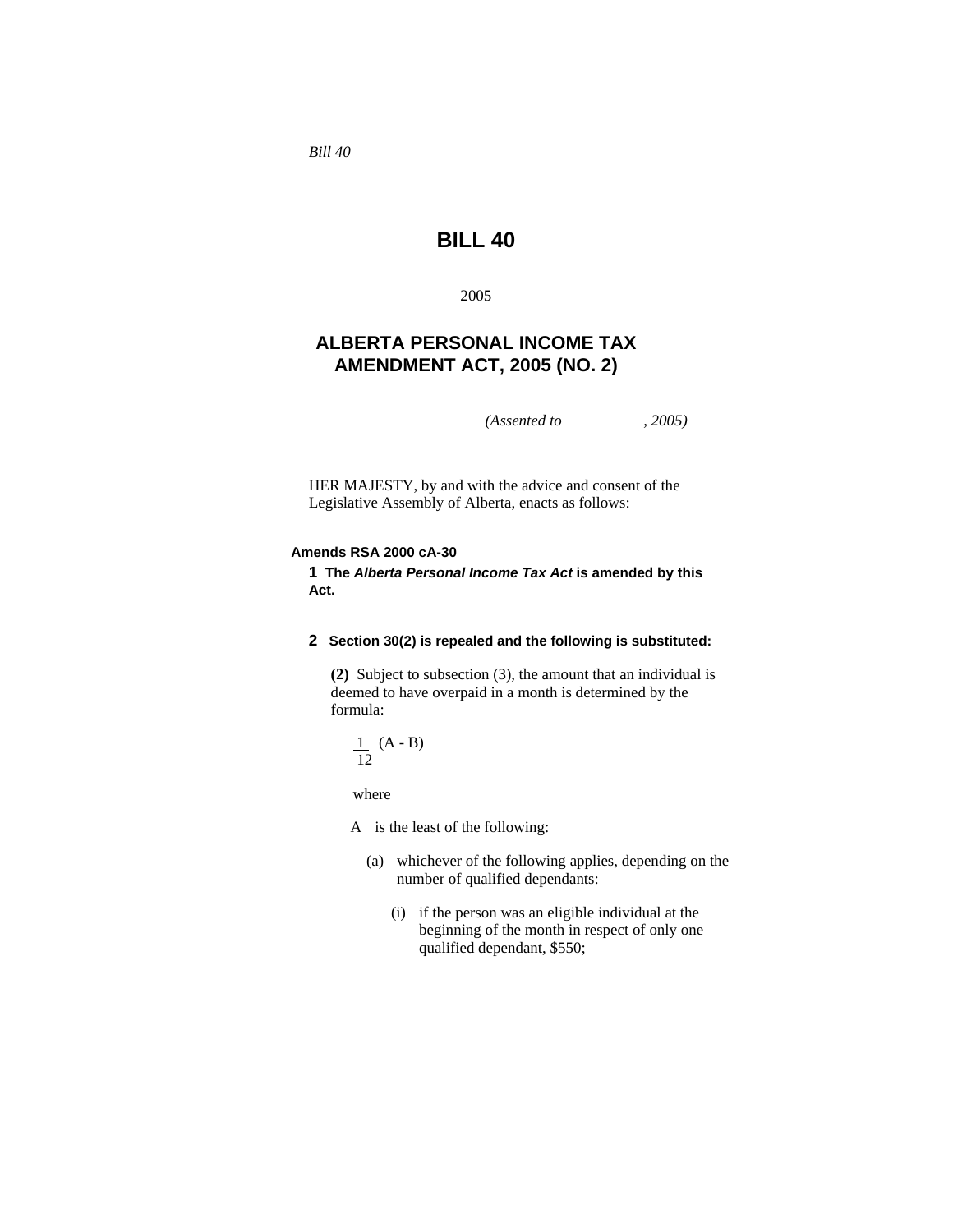- (ii) if the person was an eligible individual at the beginning of the month in respect of more than one qualified dependant, the total of
	- (A) \$550 for the first qualified dependant,
	- (B) \$500 for the 2nd qualified dependant,
	- (C) \$300 for the 3rd qualified dependant, and
	- (D) \$100 for each of the 4th and subsequent qualified dependants;
- (b) 8% of the amount, if any, by which the individual's adjusted earned income for the base taxation year in relation to the month exceeds \$2760;
- (c) \$1450;
- B is 4% of the amount, if any, by which the individual's adjusted income for the base taxation year in relation to the month exceeds \$25 000.

#### **3 Section 44 is amended**

## **(a) by adding the following after subsection (1):**

**(1.1)** Each of the dollar amounts referred to in section 30(2), except the amount \$2760, shall be adjusted so that, where the base taxation year in relation to a particular month is after 2004, the amount to be used under that subsection for the month is the total of

- (a) the amounts that would, but for subsection (3), be the relevant amounts used under section 30(2) for the month that is one year before the particular month, and
- (b) the product obtained by multiplying
	- (i) the amounts referred to in clause (a)
	- by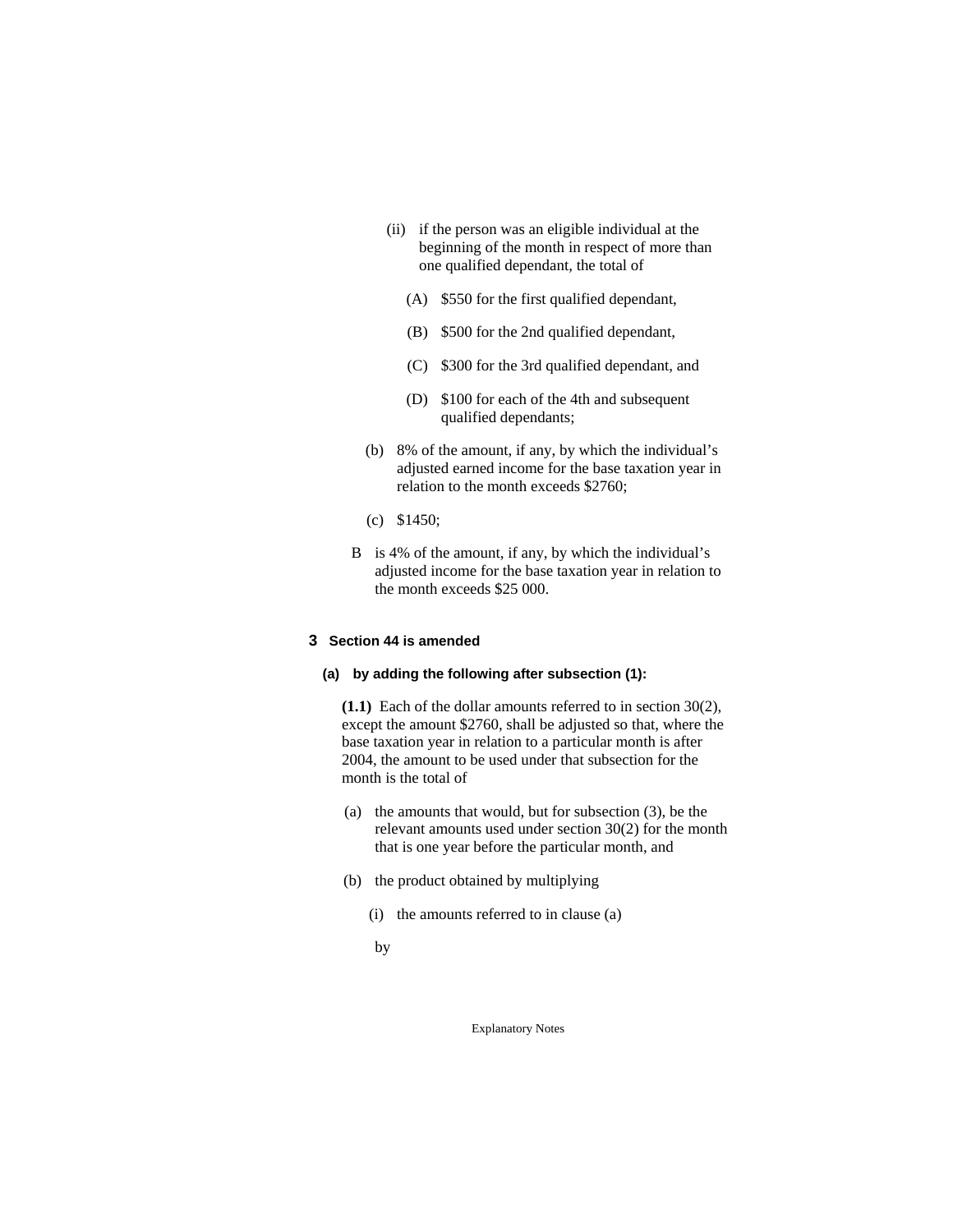(ii) the amount, adjusted in such manner as may be prescribed and rounded to the nearest one-thousandth or, where the result obtained is equidistant from 2 consecutive one-thousandths, to the higher one-thousandth, that is determined by the formula

> $\underline{A}$  - 1 B

where

- A is the Consumer Price Index for Alberta for the 12-month period that ended on the last September 30 of the base taxation year, and
- B is the Consumer Price Index for Alberta for the 12-month period immediately preceding the period mentioned in the description of A.

## **(b) by repealing subsection (7) and substituting the following:**

**(7)** This section, except subsection (1.1), applies to the 2002 taxation year and subsequent taxation years.

- **(8)** Subsection (1.1) applies on and after July 1, 2006.
- **4(1) Section 2 comes into force on July 1, 2005.**
- **(2) Section 3 comes into force on January 1, 2006.**

# **Explanatory Notes**

**1** Amends chapter A-30 of the Revised Statutes of Alberta 2000.

**2** Section 30 presently reads in part: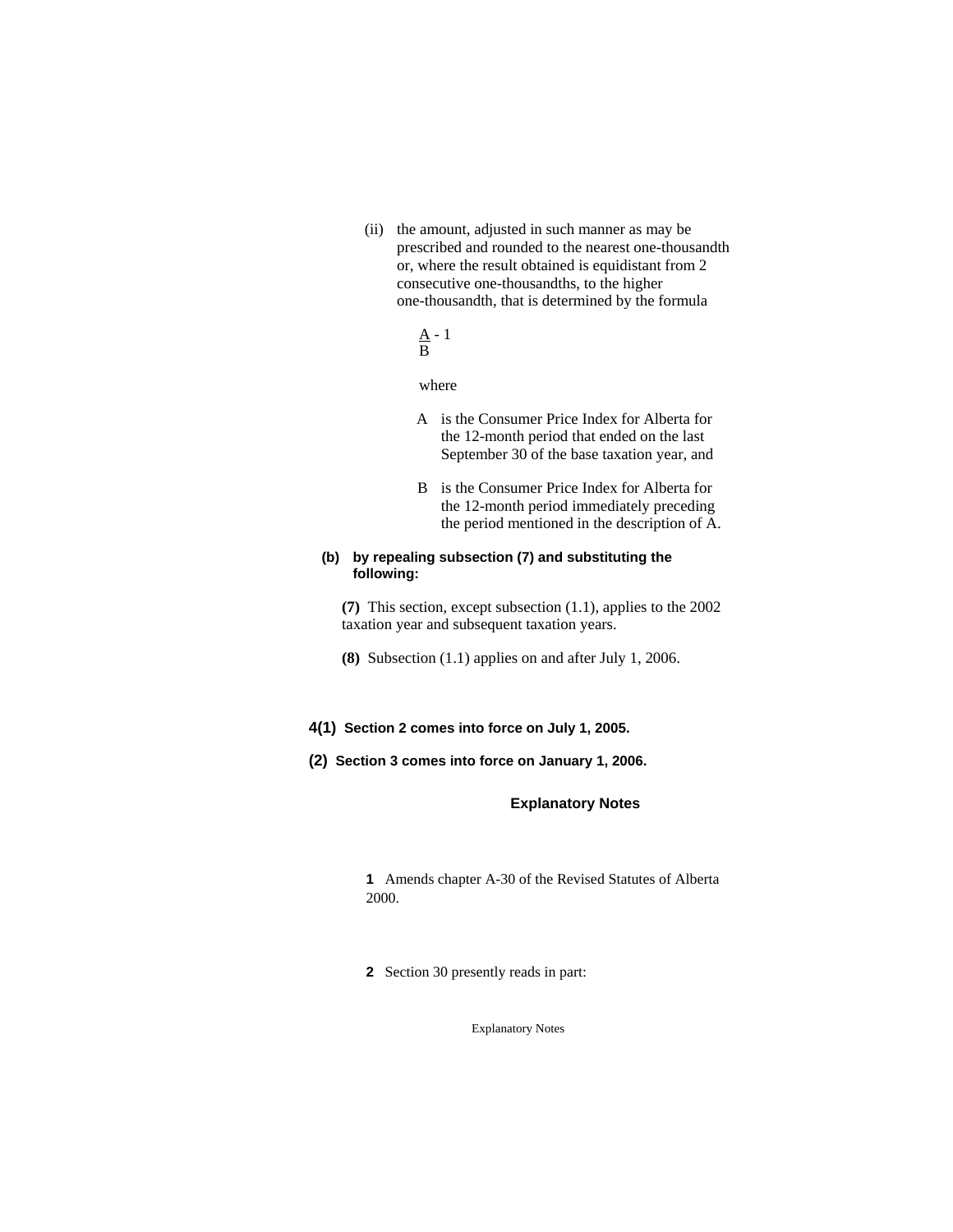*(2) Subject to subsection (3), the amount that an individual is deemed to have overpaid in a month is determined by the formula* 

$$
\frac{1}{12}(A-B)
$$

 *where* 

- *A is the least of the following:* 
	- *(a) the product obtained when \$500 is multiplied by the number of qualified dependants in respect of whom the individual was an eligible individual at the beginning of the month;*
	- *(b) 8% of the amount, if any, by which the individual's adjusted earned income for the base taxation year in relation to the month exceeds \$6500;*
	- *(c) \$1000;*
- *B is 4% of the amount, if any, by which the individual's adjusted income for the base taxation year in relation to the month exceeds \$25 000.*

#### **3** Section 44 presently reads:

*44(1) Each of the amounts referred to in sections 8(1)(a), (b), (c), (d) and (e), 9, 10, 12(1) and 13(2) and the amounts expressed in dollars in section 16 are to be adjusted so that the amount to be used under those provisions for the taxation year is the total of* 

- *(a) the amounts that would, but for subsection (3), be the amounts to be used under those provisions for the immediately preceding taxation year, and*
- *(b) the product obtained by multiplying* 
	- *(i) the amounts referred to in clause (a)*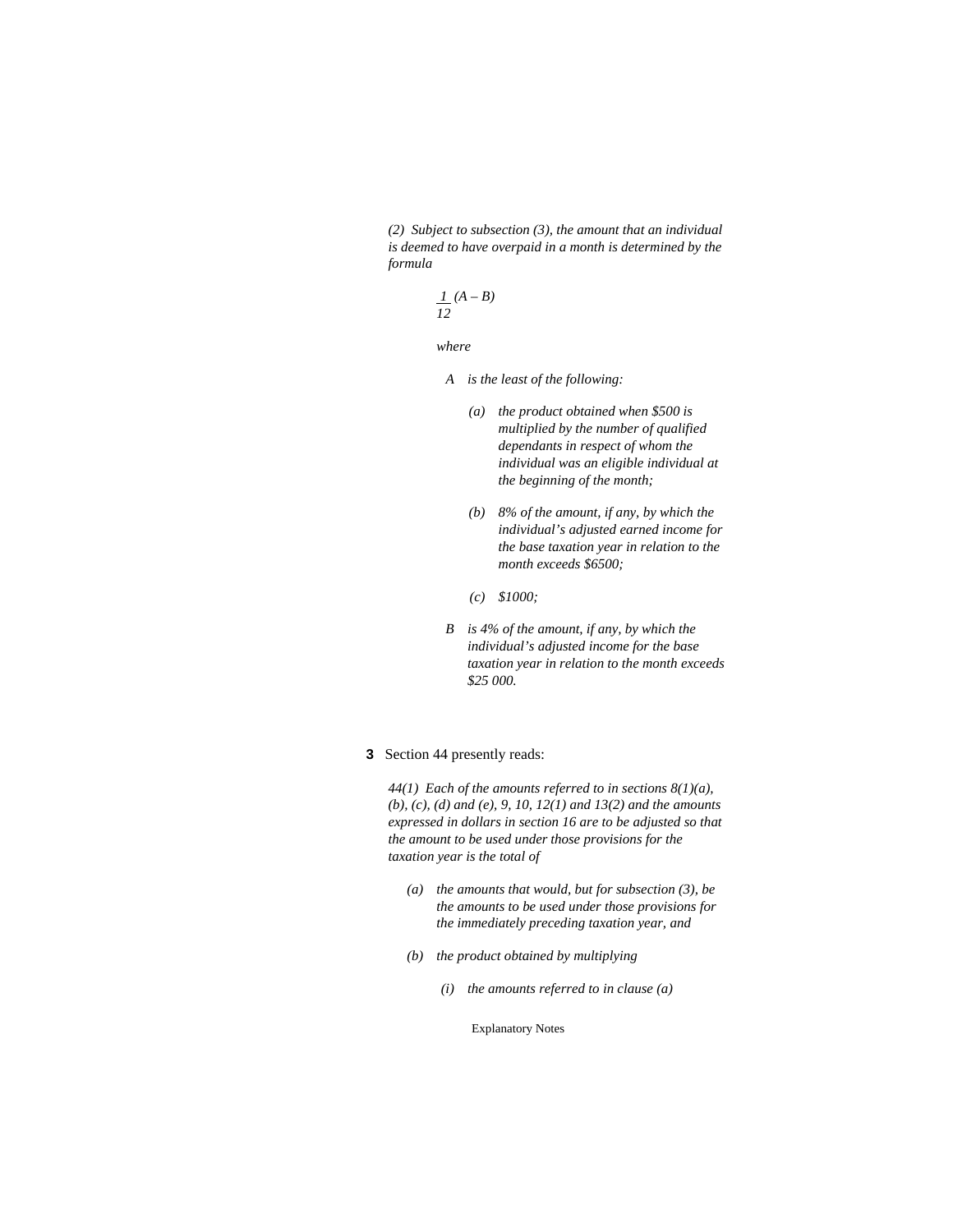#### *by*

*(ii) the amount, adjusted in such manner as may be prescribed and rounded to the nearest one-thousandth or, where the result obtained is equidistant from 2 consecutive* 

> *one-thousandths, to the higher one-thousandth, that is determined by the formula*

$$
\frac{A}{B} - I
$$

 *where* 

- *A is the Consumer Price Index for Alberta for the 12-month period that ended on the last September 30 before that year, and*
- *B is the Consumer Price Index for Alberta for the 12-month period immediately preceding the period mentioned in the description of A.*

*(3) Where an amount referred to in this section, when adjusted as provided in this section, is not a multiple of one dollar, it must be rounded to the nearest multiple of one dollar or, where it is equidistant from 2 such consecutive multiples, to the higher multiple.* 

*(4) In this section, the Consumer Price Index for Alberta for any 12-month period is the result arrived at by* 

- *(a) aggregating the Consumer Price Index for Alberta, as published by Statistics Canada under the authority of the Statistics Act (Canada), adjusted in such manner as may be prescribed, for each month in that period,*
- *(b) dividing the aggregate obtained under clause (a) by 12, and*
- *(c) rounding the result obtained under clause (b) to the nearest one-thousandth or, where the result*